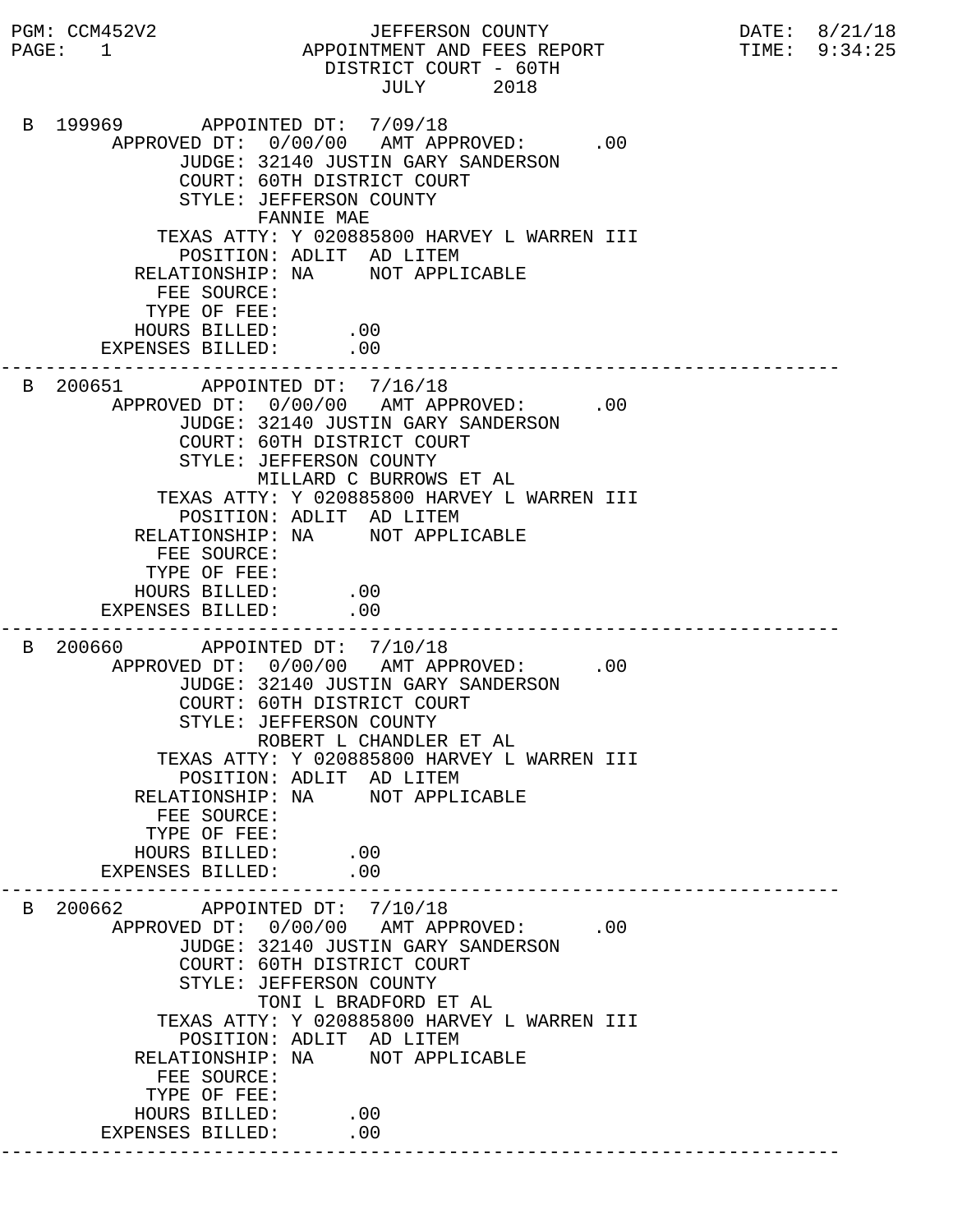PGM: CCM452V2 JEFFERSON COUNTY DATE: 8/21/18 PAGE: 2 APPOINTMENT AND FEES REPORT TIME: 9:34:25 DISTRICT COURT - 60TH JULY 2018 B 201009 APPOINTED DT: 7/10/18 APPROVED DT:  $0/00/00$  AMT APPROVED: .00 JUDGE: 32140 JUSTIN GARY SANDERSON COURT: 60TH DISTRICT COURT STYLE: JEFFERSON COUNTY HENRY BERRY ET AL TEXAS ATTY: Y 020885800 HARVEY L WARREN III POSITION: ADLIT AD LITEM RELATIONSHIP: NA NOT APPLICABLE FEE SOURCE: TYPE OF FEE: HOURS BILLED: .00 EXPENSES BILLED: .00 --------------------------------------------------------------------------- B 201021 APPOINTED DT: 7/10/18 APPROVED DT:  $0/00/00$  AMT APPROVED: .00 JUDGE: 32140 JUSTIN GARY SANDERSON COURT: 60TH DISTRICT COURT STYLE: JEFFERSON COUNTY PATTI WARREN ET AL TEXAS ATTY: Y 020885800 HARVEY L WARREN III POSITION: ADLIT AD LITEM RELATIONSHIP: NA NOT APPLICABLE FEE SOURCE: TYPE OF FEE: HOURS BILLED: .00 EXPENSES BILLED: .00 --------------------------------------------------------------------------- B 201408 APPOINTED DT: 7/10/18 APPROVED DT:  $0/00/00$  AMT APPROVED: .00 JUDGE: 32140 JUSTIN GARY SANDERSON COURT: 60TH DISTRICT COURT STYLE: JEFFERSON COUNTY HARVEY DESSO TEXAS ATTY: Y 020885800 HARVEY L WARREN III POSITION: ADLIT AD LITEM RELATIONSHIP: NA NOT APPLICABLE FEE SOURCE: TYPE OF FEE: HOURS BILLED: .00<br>PENSES BILLED: .00 EXPENSES BILLED: --------------------------------------------------------------------------- B 201413 APPOINTED DT: 7/16/18 APPROVED DT:  $0/00/00$  AMT APPROVED: .00 JUDGE: 32140 JUSTIN GARY SANDERSON COURT: 60TH DISTRICT COURT STYLE: JEFFERSON COUNTY MARY AGNES COMEAUX ET AL TEXAS ATTY: Y 020885800 HARVEY L WARREN III POSITION: ADLIT AD LITEM RELATIONSHIP: NA NOT APPLICABLE FEE SOURCE: TYPE OF FEE: HOURS BILLED: .00 EXPENSES BILLED: .00 ---------------------------------------------------------------------------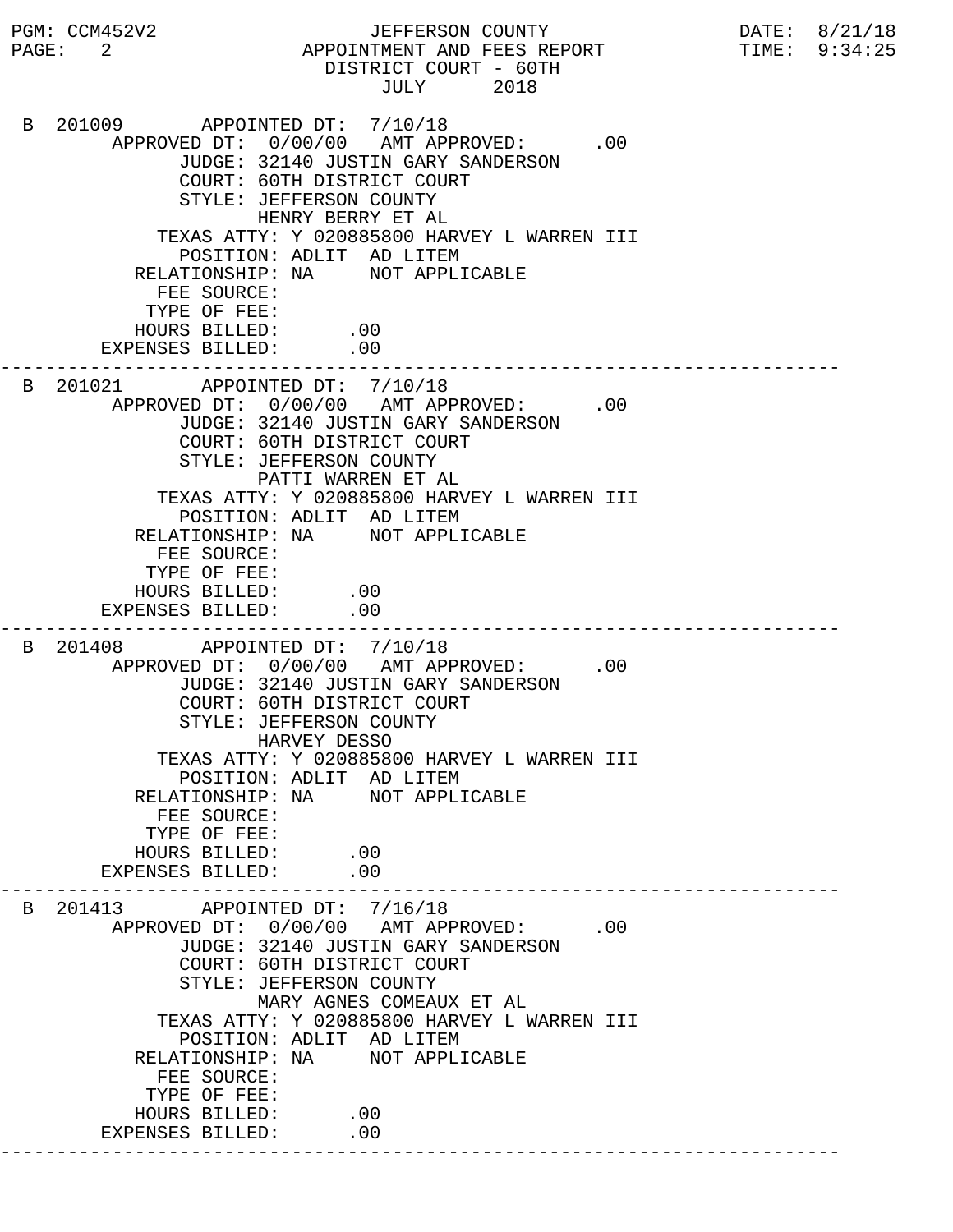PGM: CCM452V2 JEFFERSON COUNTY DATE: 8/21/18 PAGE: 3 APPOINTMENT AND FEES REPORT TIME: 9:34:25 DISTRICT COURT - 60TH JULY 2018 B 201415 APPOINTED DT: 7/10/18 APPROVED DT:  $0/00/00$  AMT APPROVED: .00 JUDGE: 32140 JUSTIN GARY SANDERSON COURT: 60TH DISTRICT COURT STYLE: JEFFERSON COUNTY DAVY H WOLFE ET AL TEXAS ATTY: Y 020885800 HARVEY L WARREN III POSITION: ADLIT AD LITEM RELATIONSHIP: NA NOT APPLICABLE FEE SOURCE: TYPE OF FEE: HOURS BILLED: .00 EXPENSES BILLED: .00 --------------------------------------------------------------------------- B 201679 APPOINTED DT: 7/10/18 APPROVED DT:  $0/00/00$  AMT APPROVED: .00 JUDGE: 32140 JUSTIN GARY SANDERSON COURT: 60TH DISTRICT COURT STYLE: JEFFERSON COUNTY JESSIE MARIE ROCIO ET AL TEXAS ATTY: Y 020885800 HARVEY L WARREN III POSITION: ADLIT AD LITEM RELATIONSHIP: NA NOT APPLICABLE FEE SOURCE: TYPE OF FEE: HOURS BILLED: .00 EXPENSES BILLED: .00 --------------------------------------------------------------------------- B 201816 APPOINTED DT: 7/09/18 APPROVED DT:  $0/00/00$  AMT APPROVED: .00 JUDGE: 32140 JUSTIN GARY SANDERSON COURT: 60TH DISTRICT COURT STYLE: JEFFERSON COUNTY BETTY JO LATIMER ET AL TEXAS ATTY: Y 020885800 HARVEY L WARREN III POSITION: ADLIT AD LITEM RELATIONSHIP: NA NOT APPLICABLE FEE SOURCE: TYPE OF FEE: HOURS BILLED: .00<br>ENSES BILLED: .00 EXPENSES BILLED: --------------------------------------------------------------------------- B 201817 APPOINTED DT: 7/09/18 APPROVED DT:  $0/00/00$  AMT APPROVED: .00 JUDGE: 32140 JUSTIN GARY SANDERSON COURT: 60TH DISTRICT COURT STYLE: JEFFERSON COUNTY SADIE BROUSSARD LEVINE ET AL TEXAS ATTY: Y 020885800 HARVEY L WARREN III POSITION: ADLIT AD LITEM RELATIONSHIP: NA NOT APPLICABLE FEE SOURCE: TYPE OF FEE: HOURS BILLED: .00 EXPENSES BILLED: .00 ---------------------------------------------------------------------------